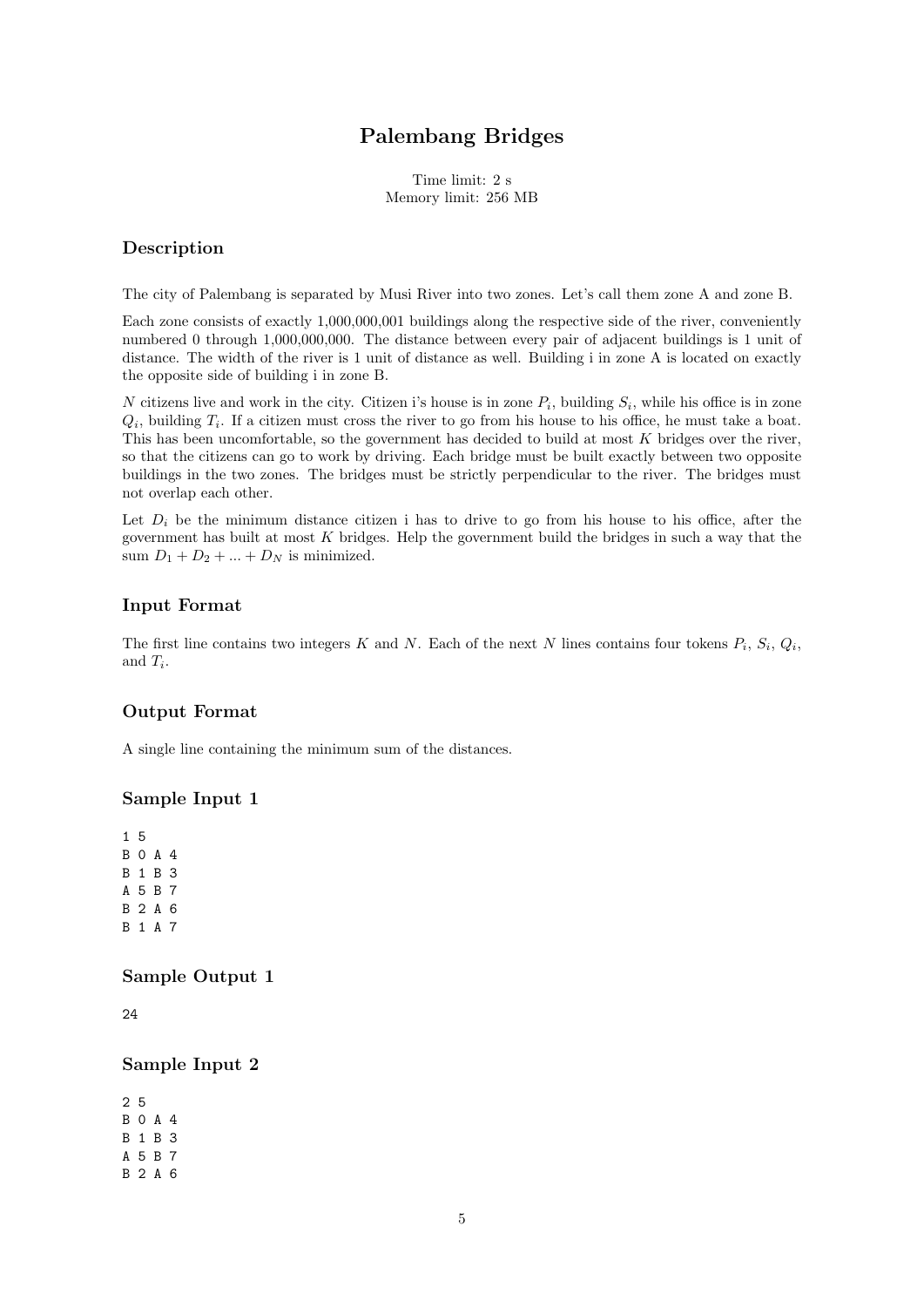B1A7

## Sample Output 2

22

### Explanation

This is the illustration for both sample inputs.



Here is one possible solution for sample input 1. The pink stripe segment denotes a bridge.



And this is a possible solution for sample input 2: